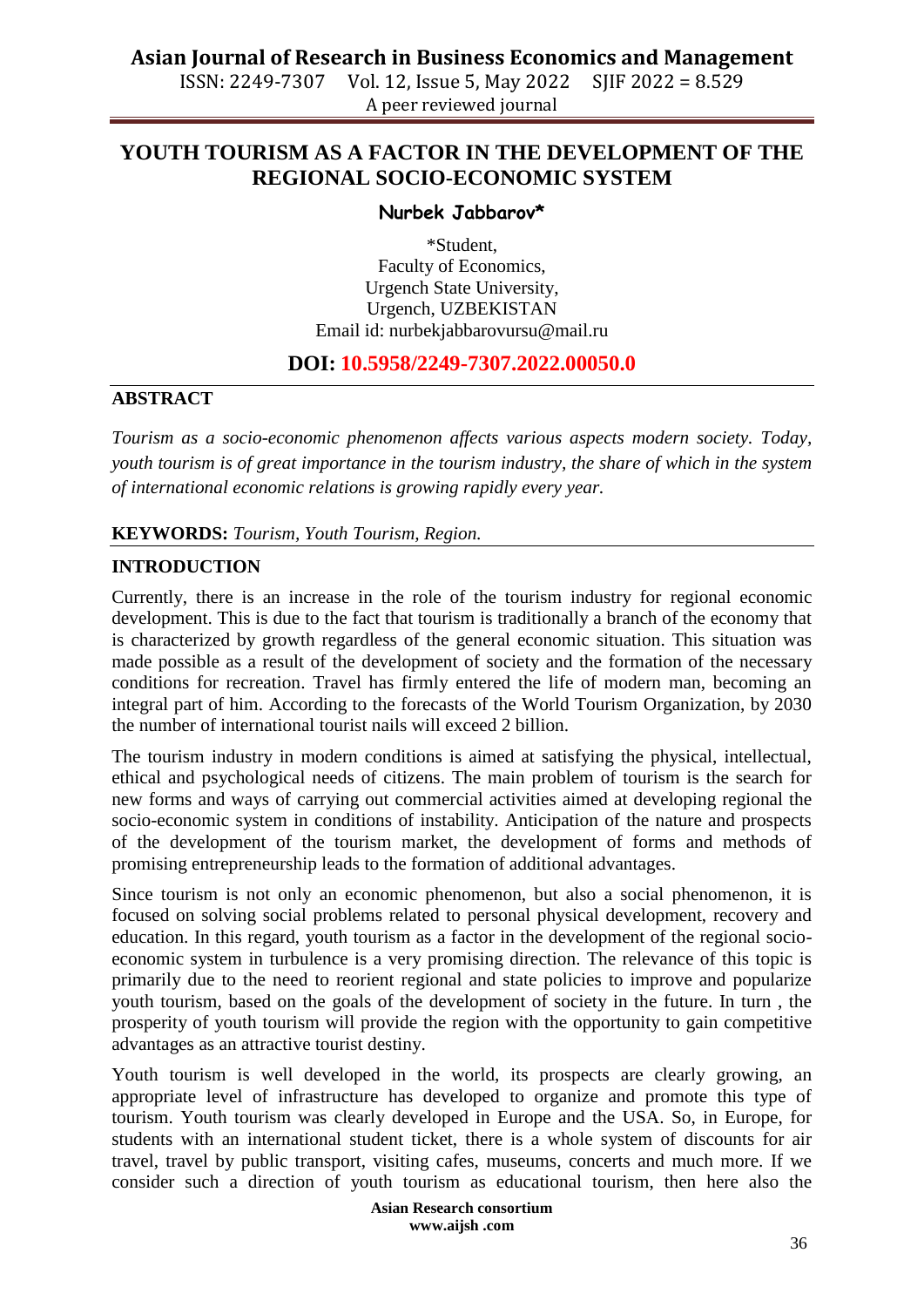# **Asian Journal of Research in Business Economics and Management** ISSN: 2249-7307 Vol. 12, Issue 5, May 2022 SJIF 2022 = 8.529

A peer reviewed journal

governments of European countries, the USA, China actively conduct international cooperation with other countries, providing students with the opportunity to study at the leading universities of their states for exchange.

The development of domestic and inbound tourism is a priority for a number of regions of the Republic of Uzbekistan. However, the contribution of tourist industry in the structure of regional revenues remains insignificant. Implementation of existing potential can act as a locomotive for the development of territories in a turbulent economy. In this regard, special attention and attention should be given to young people. Youth tourism in modern conditions is one of the sustainable segments of the domestic tourism market. Its development will ensure the involvement of the young generation in active sports, reducing the risk of growing deviant behavior, preserving and improving the quality of creative, physical, intellectual potential, and developing interregional and intercultural ties.

In Uzbekistan, at the State level, special attention has been paid in recent years to supporting young people. The Youth Development Strategy of the Republic of Uzbekistan defines key areas of State youth policy aimed at improving legal, socio-economic and organizational conditions for the successful self-realization of youth, to promote the successful integration of youth into society and enhancing its role in the life of the country. Youth tourism is also characterized by development, including in related areas, namely: various hostels are created and functioning, discounts are provided in cinemas, cafes, public transport, etc. However, the current state of youth tourism does not meet international standards and requires close attention. It should be noted that in most cases, full recreational leisure activities are not available for young people due to high prices for tours, flights and tourist services in general, the poor quality of services provided and tourist infrastructure, and there is a clear discrepancy in price and quality, as well as a lack of interest in organized leisure programs among young people.

Youth tourism plays a significant role in the development of the tourism industry of the region, since this type of tourism has an active and dynamic character, which allows the region not to stand still, but to move forward along with modern development trends. Young people are the driving force for the region, its potential and a catalyst for innovation, a driver of sustainable development and a driver of energetic and innovative development in the region. This, undoubtedly, can single out the region against the background of competitors with the correct organization and application of youth tourism in the regional tourism system of the Belgorod region.

Youth tourism plays a significant role in the development of the tourism industry of the region, since this type of tourism has an active and dynamic character, which allows the region not to stand still, but to move forward along with modern development trends. Young people are the driving force for the region, its potential and a catalyst for innovation, a driver of sustainable development and a driver of energetic and innovative development in the region. This, undoubtedly, can single out the region against the background of competitors with the correct organization and application of youth tourism in the regional tourism system.

The prospects for youth tourism are due to the fact that, as a rule, during travel, young people spend significant amounts of money; youth are not subject to travel waivers for political reasons disturbances, diseases and natural disasters; youth travel entails the opening of new directions.

At the same time, this type of tourism reflects the lifestyle of the younger generation, being both a form of training and a way of expanding ties and horizons, in the form of new

> **Asian Research consortium www.aijsh .com**